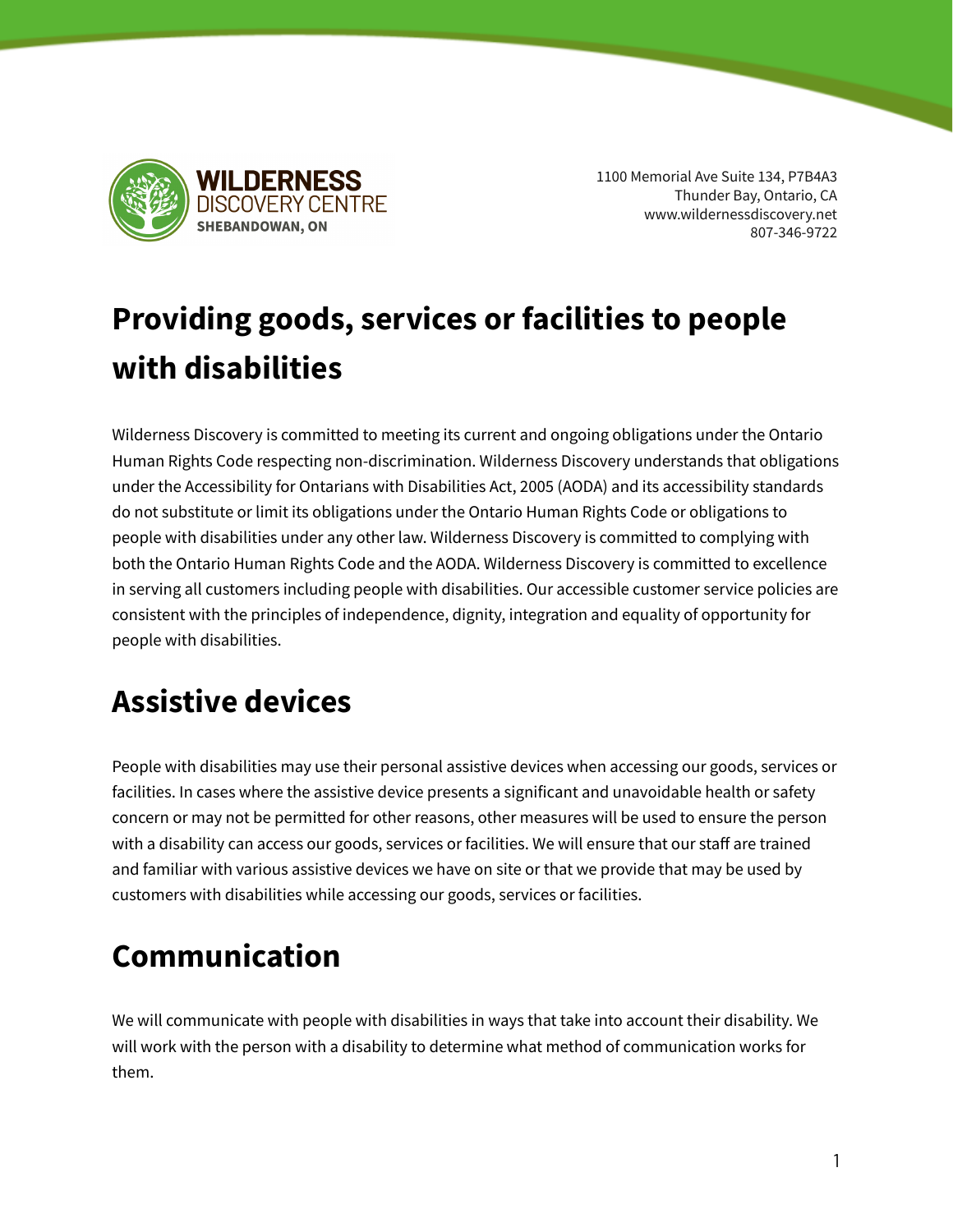#### **Service animals**

We welcome people with disabilities and their service animals. Service animals are allowed on the parts of our premises that are open to the public. When we cannot easily identify that an animal is a service animal, our staff may ask a person to provide documentation (template, letter or form) from a regulated health professional that confirms the person needs the service animal for reasons relating to their disability.

A service animal can be easily identified through visual indicators, such as when it wears a harness or a vest, or when it helps the person perform certain tasks.

A regulated health professional is defined as a member of one of the following Colleges:

- College of Audiologists and Speech-Language Pathologists of Ontario
- College of Chiropractors of Ontario
- College of Nurses of Ontario
- College of Occupational Therapists of Ontario
- College of Optometrists of Ontario
- College of Physicians and Surgeons of Ontario
- College of Physiotherapists of Ontario
- College of Psychologists of Ontario
- College of Registered Psychotherapists and Registered Mental Health Therapists of Ontario

If service animals are prohibited by another law, we will do the following to ensure people with disabilities can access our goods, services or facilities:

- Explain why the animal is excluded.
- Discuss with the customer another way of providing goods, services or facilities.

#### **Support persons**

A person with a disability who is accompanied by a support person will be allowed to have that person accompany them on our premises.

● Fee/fare will not be charged for support persons.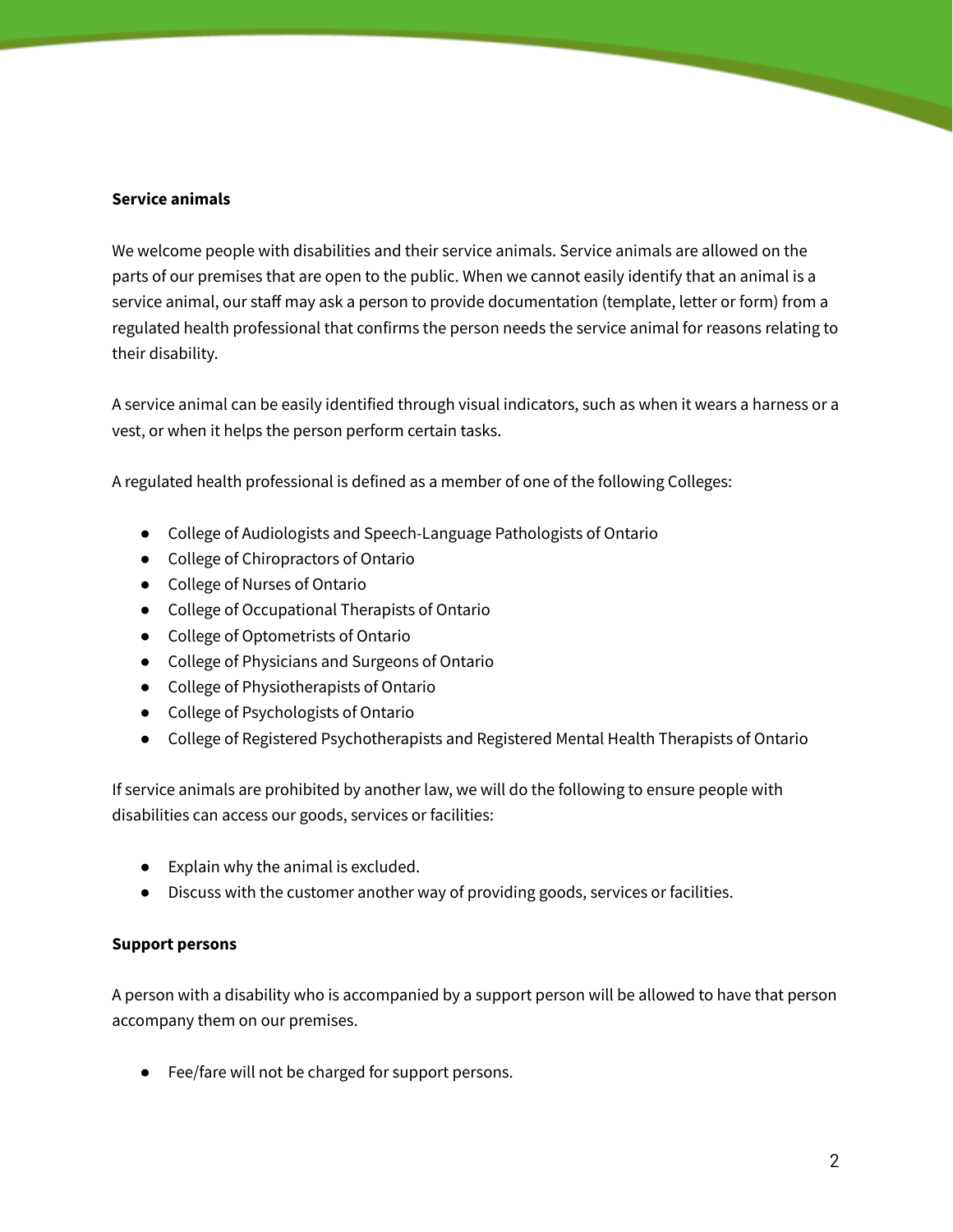We will notify customers of this by posting a notice in the following location(s): Main Lodge, Cabin 1-7.

In certain cases, Wilderness Discovery might require a person with a disability to be accompanied by a support person for the health or safety reasons of:

- The person with a disability.
- Others on the premises.

Before making a decision, Wilderness Discovery will:

- Consult with the person with a disability to understand their needs.
- Consider health or safety reasons based on the available evidence.
- Determine if there is no other reasonable way to protect the health or safety of the person or others on the premises.

If Wilderness Discovery determines that a support person is required, we will waive the admission fee or fare [if applicable] for the support person

### **Notice of temporary disruption**

In the event of a planned or unexpected disruption to services or facilities for customers with disabilities Wilderness Discovery will notify customers promptly. This clearly posted notice will include information about the reason for the disruption, its anticipated length of time, and a description of alternative facilities or services, if Available.

#### **Services/Facilities include:**

- Main Lodge
- Cabins 1-7

#### **The notice will be made publicly available in the following ways:**

- Our Website
- Social Media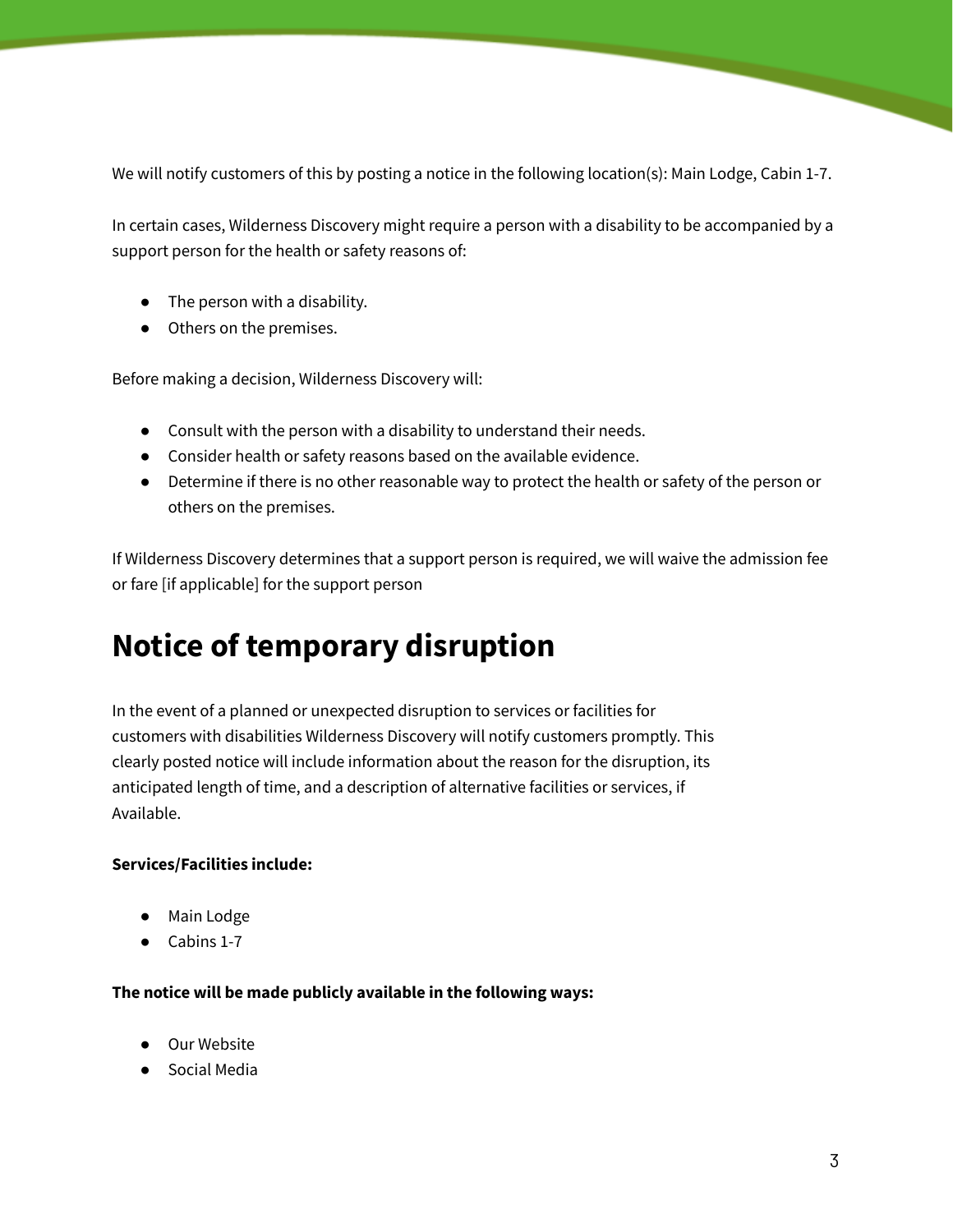# **Training**

Wilderness Discovery will provide accessible customer service training to:

- All employees and volunteers.
- Anyone involved in developing our policies.
- Anyone who provides goods, services or facilities to customers on our behalf.

Staff will be trained on accessible customer service within 2 weeks after being Hired.

### **Training will include:**

- Purpose of the Accessibility for Ontarians with Disabilities Act, 2005 and the requirements of the customer service standard.
- Wilderness Discovery's policies related to the customer service standard.
- How to interact and communicate with people with various types of disabilities.
- How to interact with people with disabilities who use an assistive device or require the assistance of a service animal or a support person.
- How to use the equipment or devices available on-site or otherwise that may.
- Help with providing goods, services or facilities to people with disabilities. These include: Hoyer Lift, Accessible Dock System.
- What to do if a person with a disability is having difficulty in accessing Wilderness Discovery's goods, services or facilities .

Staff will also be trained when changes are made to our accessible customer service policies.

### **Feedback process**

Wilderness Discovery welcomes feedback on how we provide accessible customer service. Customer feedback will help us identify barriers and respond to concerns. Customers will be notified of how to provide feedback in the following ways: Phone, Mail, In Person.

Customers who wish to provide feedback on the way Wilderness Discovery provides goods, services or facilities to people with disabilities can provide feedback in the following way(s): Phone, Mail, In Person.